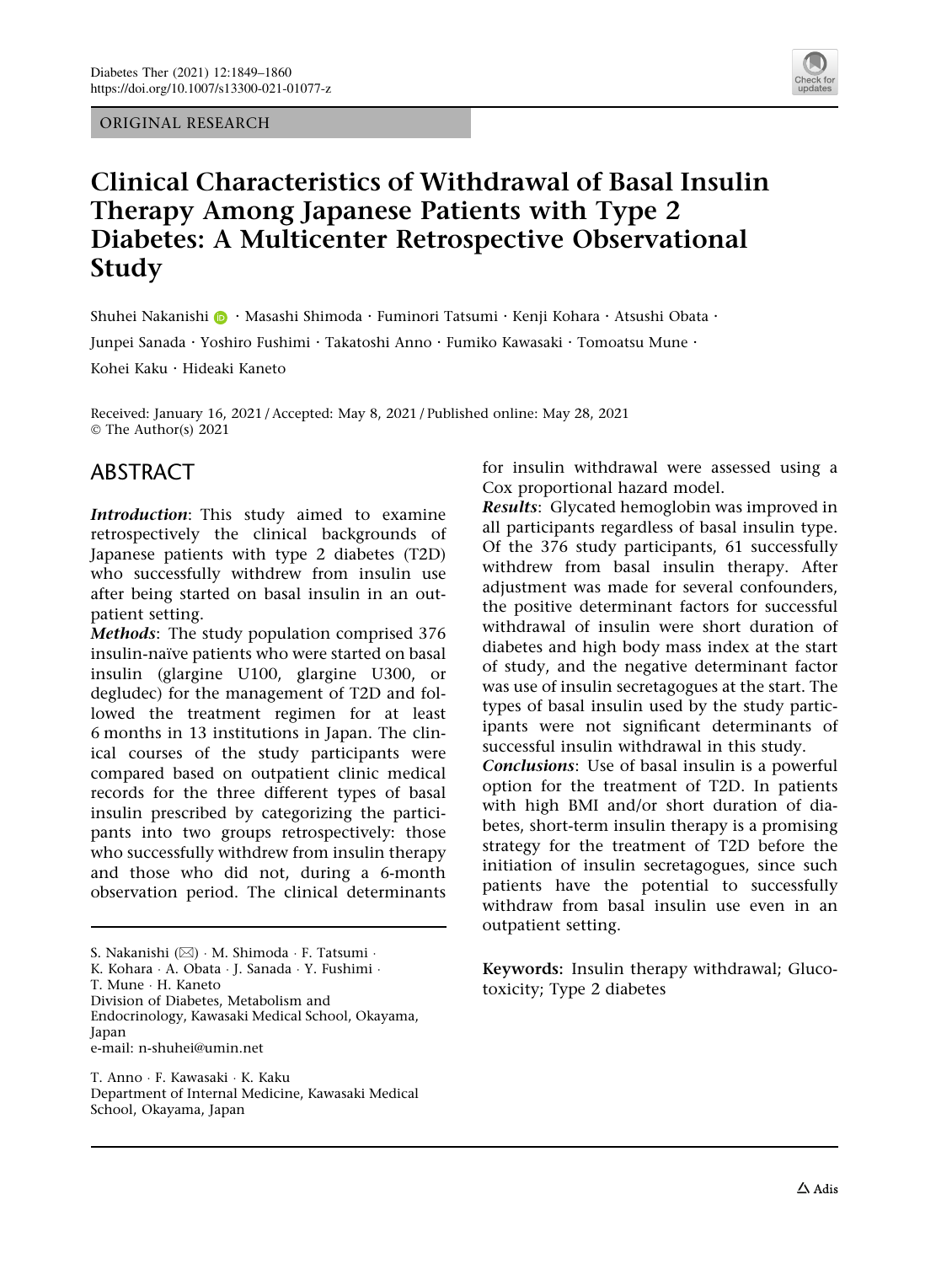### Key Summary Points

#### Why carry out this study?

There are only a few reports of data related to the successful withdrawal of basal insulin use in the real world. This study aimed to examine retrospectively the clinical backgrounds of Japanese patients with type 2 diabetes (T2D) who successfully withdrew from insulin use after being started on basal insulin in an outpatient setting.

#### What was learned from the study?

The positive determinant factors for successful withdrawal of insulin use were short-term duration of diabetes and high body mass index (BMI) at the start of study, and the negative determinant factor was use of insulin secretagogues at the start.

The types of basal insulin used by the study participants were not significant determinants of successful withdrawal of insulin in this study.

In patients with high BMI and/or short duration of diabetes, short-term basal insulin use is a promising strategy for the treatment of T2D before the initiation of insulin secretagogues even in an outpatient setting.

# DIGITAL FEATURES

This article is published with digital features, including a summary slide, to facilitate understanding of the article. To view digital features for this article go to [https://doi.org/10.6084/](https://doi.org/10.6084/m9.figshare.14555409) [m9.figshare.14555409.](https://doi.org/10.6084/m9.figshare.14555409)

# INTRODUCTION

Type 2 diabetes mellitus (T2D) is a chronic metabolic disease affecting populations worldwide that has become an important public health challenge in not only Japan but also other Asian countries [[1](#page-11-0), [2\]](#page-11-0). The goal for patients with diabetes is to secure years of healthy life by controlling this metabolic disorder and thereby maintain a quality of life that is equivalent to that of their healthy counterparts. To achieve this objective, it is important to prevent the onset and progression of various diabetic complications through strict glycemic control. However, evidence from the UK Prospective Diabetes Study (UKPDS) shows that beta-cell function deteriorates progressively over time in patients with T2D [[3,](#page-11-0) [4](#page-11-0)]. Accordingly, basal insulin therapy, by improving betacell function and stabilizing the disease, is still of considerable value in the treatment of T2D. More recently, however, several oral antihyperglycemic agents (OAA) and injections of glucagon-like peptide 1 receptor agonists (GLP-1RA) have become available, and their use is recommended prior to initiation of basal insulin therapy [\[5](#page-11-0)].

Insulin therapy is an established option to improve glycemic control in patients with T2D, but in reality the method tends to be reserved for those with advanced-stage diabetes. Insulin glargine 100 U/mL (Gla100), insulin glargine 300 U/mL (Gla300), and insulin degludec 100 U/mL (Deg) are long-acting, once-daily basal insulin analogues that are widely used in Japan. Although it is common to start basal insulin treatment once daily as a first step in insulin therapy for patients with T2D in an outpatient setting at clinics or hospitals, continuation of insulin therapy can represent a physical, clinical, and economic burden for patients. In addition, several studies have compared basal insulin analogues in terms of their effectiveness and safety  $[6-10]$ , but no comparative study on the withdrawal of insulin use in outpatient settings has been available until now, at least among Japanese patients with T2D. There are a few reports showing data related to the successful withdrawal of insulin use, such as rate,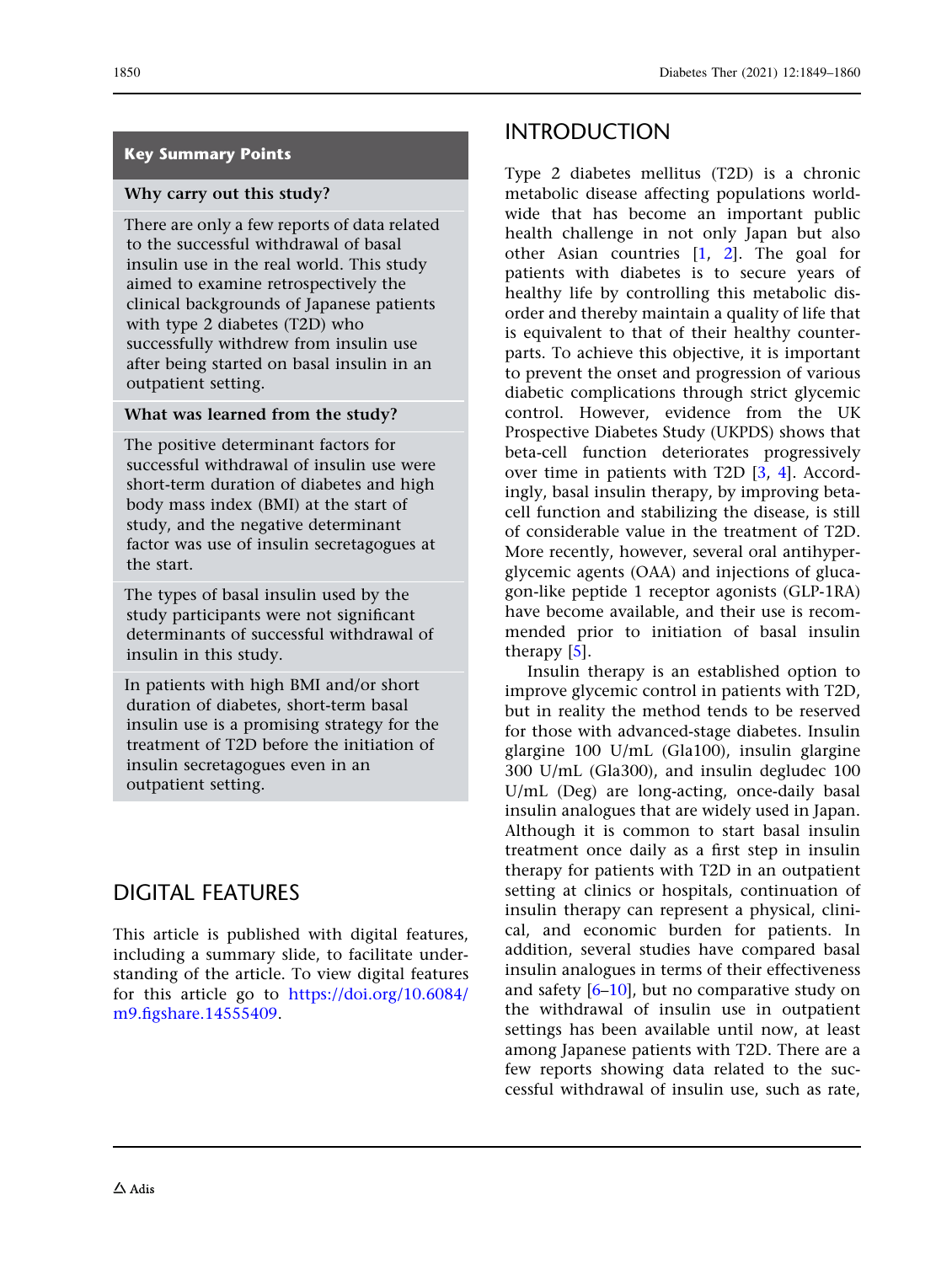clinical course in the real world, difference in choice of basal insulin, and their possible characteristics in comparison with participants who did not succeed at withdrawing from insulin use.

The primary objective of this multicenter retrospective observational study involving insulin-naïve Japanese outpatients with T2D was to assess the potential clinical characteristics of patients who successfully withdrew from insulin therapy by comparing them with those who did not, including the effect of the three different basal insulins—Gla100, Gla300, and Deg—in clinical use. The secondary objective was to investigate the differences in clinical usefulness of the three basal insulins by investigating the clinical courses of withdrawal as well as the continued use of the three insulin types.

# METHODS

## Study Population and Patient Preparation

The study design was retrospective in nature, and all data were obtained retrospectively from outpatient clinic medical records. The study was conducted in accordance with the declaration of Helsinki 1964 and its later amendments. Information pertaining to the study was provided to the public on a website [\(https://h.](https://h.kawasaki-m.ac.jp/data/dept_010/ekigaku_s_dtl/) [kawasaki-m.ac.jp/data/dept\\_010/ekigaku\\_s\\_dtl/](https://h.kawasaki-m.ac.jp/data/dept_010/ekigaku_s_dtl/) ) to give the participants the opportunity to optout, rather than informed consent being obtained from each individual patient, which in Japan is not a legal requirement at this point in time (under Japanese legislation). In addition, the study and its protocols were approved by the Kawasaki Medical School Hospital's ethics committee (No. 3215-1), the scientific research ethics committee at Murakami Memorial Hospital (201,901,160), Tsuchiya General Hospital's ethics committee (E181119-4), Kagawa Rosai Hospital's ethics committee (R1- 5), Kurashiki Medical Center's ethics committee (910 [481]), and Hiroshima Kyoritsu Hospital's ethics committee (2018-12-21).

The study population comprised 241 men and 135 women who had regularly visited any of 13 outpatient institutions (5 clinics and 8 hospitals) in Japan for the treatment of T2D and who began to use daily injections of basal insulin—Gla100, Gla300, or Deg—as outpatients at some point between January 2015 and March 2018 due to poor glycemic control, based on the Treatment Guide for Diabetes 2010 (edited by the Japan Diabetes Society [\[11\]](#page-11-0)). All participants at the start of the study were insulin-therapy naïve and were followed for a continuous period of at least 6 months regularly without hospitalization. Excluded from the study in advance were participants currently using steroids and/or GLP-1RA; those with active retinopathy, end-stage renal disease, ongoing treatment for malignancies or autoimmune disease; those starting use of rapid-acting insulin(s) concomitantly with basal insulin; and those younger than 20 years of age at the beginning of the follow-up period, hospitalized during the observation period, or deemed to be inappropriate for the study by the attending physician. Body mass index (BMI) was calculated as bodyweight (kg) divided by the square of standing height (m). To investigate the association between the type of basal insulin and glycated hemoglobin (HbA1c), BMI, and insulin dose, in addition to withdrawal of insulin therapy, a dataset including information on OAA medication was compiled at the start (day 0) of the initiation of basal insulin and at 1, 3, and 6 months post initiation, respectively. Diabetes treatment, including medication and insulin dose during the follow-up period following initiation of basal insulin treatment and withdrawal of insulin treatment, was determined by the attending physician based on a patient-centered approach considering the best available evidence in terms of benefit, harm, patient values, preferences, and context in time—and not only target HbA1c level. Namely, the dose titration of basal insulin accompanying the choice of OAA was decided upon carefully by the attending physician to prevent hypoglycemia based on reference to data derived from laboratory-measured or self-monitored plasma glucose levels. Outpatient review was carried out every 2 to 8 weeks to ensure the strict maintenance of glycemic control. Successful withdrawal of insulin therapy was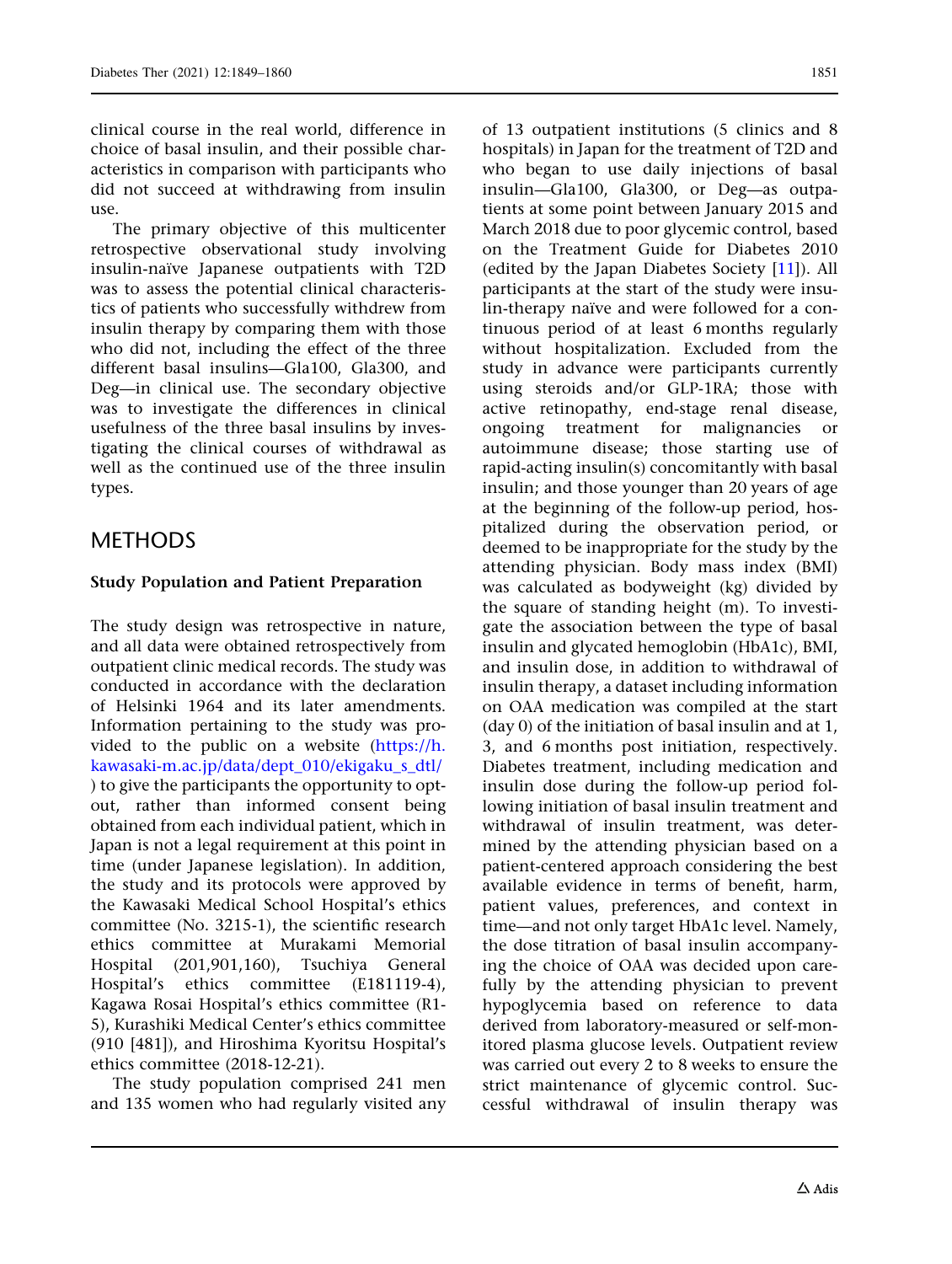defined as the replacement of the basal insulin with diet management or OAA after decreases in insulin dose during the follow-up period at the outpatient clinic based on decisions made by the attending physician, taking into account glycemic control.

## Statistical Analysis

The data from the study are expressed as the mean and standard deviation. Continuous variables at the start of the study were assessed using age- and gender-adjusted analysis of covariance to compare categories of clinical characteristics at baseline. Categorical variables were analyzed based on Fisher's exact test or chi-squared test. The measurements taken at the three visits (1, 3, and 6 months) after the initiation of basal insulin therapy were analyzed using Wilcoxon signed-rank test based on comparison with the data obtained at the initiation of basal insulin use. Since BMI and HbA1c data were not normally distributed, these data were analyzed after logarithmic transformation. To compare the clinical courses of the patients on the three types of basal insulin or between participants withdrawing from insulin and participants continuing insulin therapy for 6 months, the trends over time of HbA1c, BMI, and medication used during the observation period were compared. In addition, to investigate the determinant factors for successful withdrawal of insulin use, the success of withdrawal or the continuation of insulin therapy during the 6-month period was designated as the dependent variable (1, withdrawal; 0, continuation). Adjusted hazard ratios (HRs) for several determinants related to the withdrawal of insulin, such as age, gender, HbA1c, BMI, duration of diabetes, and specific medication(s), as well as choice of basal insulin (compared with Gla100), were estimated using a Cox proportional hazards model. Statistical analyses were performed using JMP software (version 13.2 for Windows; SAS Institute, Cary, NC, USA).

# RESULTS

## Clinical Characteristics of Study Participants in the Deg, Gla100, and Gla300 Groups

The clinical characteristics of all participants are given in Table [1.](#page-4-0) At the start of the study, mean age, duration of T2D, HbA1c, and BMI were 63.1  $\pm$  12.9 years, 10.3  $\pm$  8.4 years, 10.1  $\pm$ 2.0%  $(86.8 \pm 21.7 \text{ mmol/mol})$ , and  $25.2 \pm$ 4.6 kg/m<sup>2</sup>, respectively.

During the observation period, 173, 101, and 102 participants were started on the basal insulin Deg, Gla100, or Gla300, respectively; of these participants, 32, 13, and 16, respectively, successfully withdrew from insulin therapy. The rate of withdrawal from insulin therapy during the 6-month period did not differ among the three different insulin types ( $P = 0.46$ ). Only the duration of diabetes differed among these insulin categories, with no changes observed in HbA1c or BMI at the beginning of the study or after 6 months. The clinical course of HbA1c showed significant decreases in all three categories. The BMI among participants who were started on Deg and Gla100 significantly increased during treatment, whereas the BMI among participants started on Gla300 did not.

Table [1](#page-4-0) also shows the change in medication(s) at the beginning of the study and after 6 months in participants prescribed insulin secretagogues, such as sulfonylureas (SU) or glinides, biguanides (BG), alfa-glucosidase inhibitors  $(\alpha$ -GI), dipeptidyl peptidase-4 inhibitors (DPP-4I), thiazolidinediones (TZD), sodiumglucose co-transporter 2 inhibitors (SGLT2I), and GLP-1RA, or rapid-acting insulin. Use of the insulin secretagogues SGLT2I and TZD at the beginning of the study  $(P < 0.0001, \lt 0.0001,$ and 0.048) and after 6 months  $(P < 0.0001, \, < 0.0001, \,$  and 0.017) resulted in significant differences among the three insulin categories.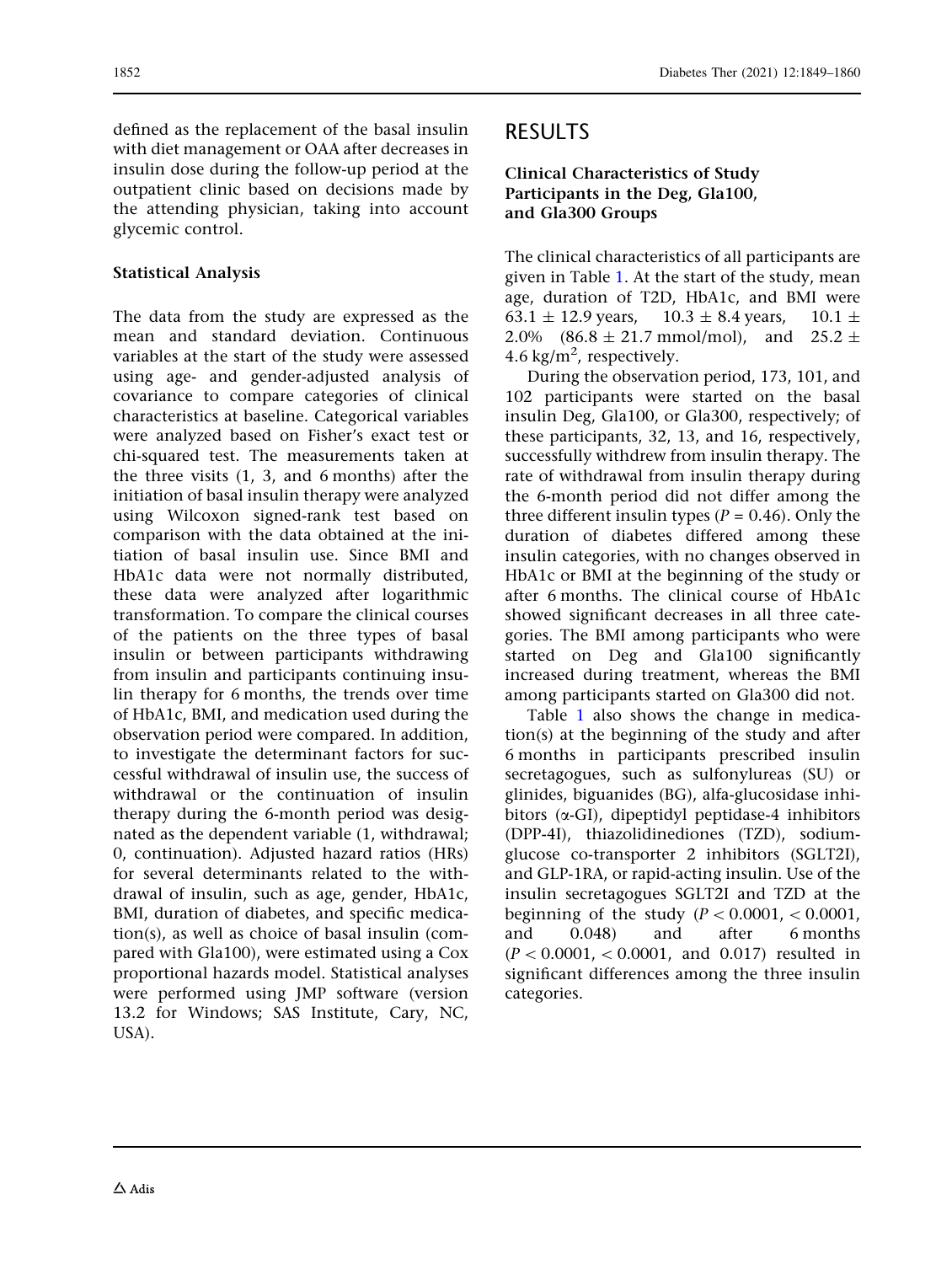| Patient characteristics                                                                    | Initiation of basal insulin                         |                                                     |                                                                   |  |
|--------------------------------------------------------------------------------------------|-----------------------------------------------------|-----------------------------------------------------|-------------------------------------------------------------------|--|
|                                                                                            | <b>Deg</b>                                          | <b>Gla100</b>                                       | <b>Gla300</b>                                                     |  |
| Ma/e/female(n)                                                                             | 108/65                                              | 64/37                                               | 69/33                                                             |  |
| Insulin withdrawal within<br>6 months, n (male/female)                                     | 19/13                                               | 9/4                                                 | 9/7                                                               |  |
| Age (years)                                                                                | $63.3 \pm 12.7$                                     | $63.7 \pm 11.8$                                     | $62.2 \pm 14.3$                                                   |  |
| Duration of diabetes (years)                                                               | $8.7 \pm 7.0***$                                    | $11.8 \pm 8.4$                                      | $11.6 \pm 9.9$                                                    |  |
| $SBP$ (mm $Hg$ )                                                                           | $130 \pm 18$                                        | $132 \pm 18$                                        | $135 \pm 21$                                                      |  |
| DBP (mmHg)                                                                                 | $77\,\pm\,10$                                       | $76 \pm 12$                                         | $76 \pm 14$                                                       |  |
| Dose of basal insulin (U/day)                                                              |                                                     |                                                     |                                                                   |  |
| First insulin dose                                                                         | $5.9 \pm 1.9 \ (173)^{**}$                          | $5.4 \pm 1.5$ (101)                                 | $5.2 \pm 2.1$ (102)                                               |  |
| At 1 month                                                                                 | $7.2 \pm 3.0 \ (169)^{***}$                         | $7.2 \pm 2.8~(100)^{\ddagger}$                      | $9.7 \pm 5.2 \ (101)^{*,1}$                                       |  |
| At 3 months                                                                                | $8.5 \pm 4.6 \ (159)^{***}$                         | $8.4 \pm 3.8~(95)^{\ddagger}$                       | $11.8 \pm 7.5 \ (95)^{*,1}$                                       |  |
| At 6 months                                                                                | $10.4 \pm 6.0 \ (141)^{\ddagger}$                   | $10.0 \pm 5.8$ $(88)^{\ddagger}$                    | $12.5 \pm 8.0 \ (86)^{\ddagger}$                                  |  |
| $HbA1c$ $(\%)$                                                                             |                                                     |                                                     |                                                                   |  |
| At start of study                                                                          | $10.03 \pm 1.93$                                    | $10.01 \pm 2.21$                                    | $10.29 \pm 1.85$                                                  |  |
| At 1 month                                                                                 | $9.05 \pm 1.44***$                                  | $8.95 \pm 1.52^{\ddagger}$                          | $9.61 \pm 1.60^{**}$                                              |  |
| At 3 months                                                                                | $7.90 \pm 1.29***$                                  | 7.91 $\pm$ 1.39 <sup>‡</sup>                        | $8.47 \pm 1.44^{*.^{\ddagger}}$                                   |  |
| At 6 months                                                                                | $7.65 \pm 1.31^{\ddagger}$                          | $7.75 \pm 1.31^{\ddagger}$                          | $7.92 \pm 1.51^{\ddagger}$                                        |  |
| HbA1c (mmol/mol)                                                                           |                                                     |                                                     |                                                                   |  |
| At start of study                                                                          | $86.08 \pm 21.04$                                   | $85.96 \pm 24.18$                                   | $88.97 \pm 20.27$                                                 |  |
| At 1 month                                                                                 | $75.44 \pm 15.72***$                                | $74.37 \pm 16.65^{\ddagger}$                        | $81.56 \pm 17.46^{*,}$                                            |  |
| At 3 months                                                                                | $62.80 \pm 14.08***$                                | 62.99 $\pm$ 15.25 <sup>‡</sup>                      | $69.12 \pm 15.76^{*,}$                                            |  |
| At 6 monthn                                                                                | $60.10 \pm 14.36^{\ddagger}$                        | $61.18 \pm 14.28^{\ddagger}$                        | $63.02 \pm 16.45^{\ddagger}$                                      |  |
| BMI $(kg/m2)$                                                                              |                                                     |                                                     |                                                                   |  |
| At start of study                                                                          | $25.3 \pm 4.4$                                      | $25.2 \pm 4.7$                                      | $25.3 \pm 4.8$                                                    |  |
| At 1 month                                                                                 | $25.4 \pm 4.4$                                      | $25.3 \pm 4.6^{\ddagger}$                           | $25.1 \pm 4.6$                                                    |  |
| At 3 months                                                                                | $25.2 \pm 4.5$                                      | $25.4 \pm 4.5^{\ddagger}$                           | $25.2 \pm 4.4$                                                    |  |
| At 6 months                                                                                | $25.4 \pm 4.5$ †                                    | $25.8 \pm 4.7^{\ddagger}$                           | $25.2 \pm 4.4$                                                    |  |
| Treatment of diabetes with glimepiride, gliclazide, and glibenclamide, $n$ (dosage in mg)) |                                                     |                                                     |                                                                   |  |
| At start of study                                                                          | 25 $(1.04 \pm 0.71)/5$<br>$(28.0 \pm 11.0)/1$ (2.5) | 42 $(1.47 \pm 0.88)/8$<br>$(35.0 \pm 20.0)/1$ (2.5) | 22 $(1.38 \pm 0.82)/4$<br>$(20.0 \pm 0.0)/6$<br>$(1.67 \pm 0.65)$ |  |

<span id="page-4-0"></span>Table 1 Changes in clinical characteristics for each study group based on basal insulin type among patients with type 2 diabetes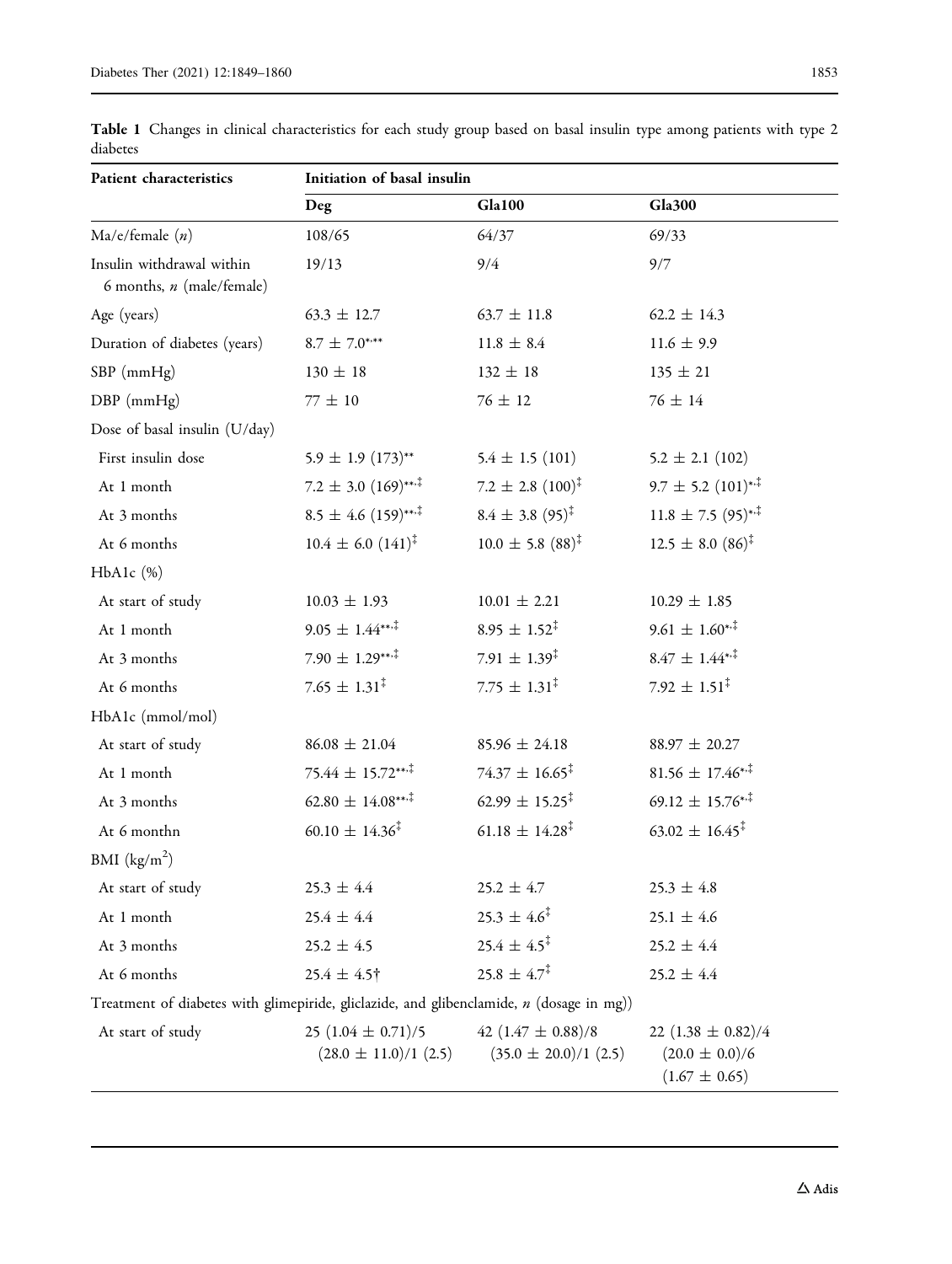| <b>Patient characteristics</b>                                           | Initiation of basal insulin                   |                                               |                                                                   |  |
|--------------------------------------------------------------------------|-----------------------------------------------|-----------------------------------------------|-------------------------------------------------------------------|--|
|                                                                          | Deg                                           | Gla100                                        | <b>Gla300</b>                                                     |  |
| At 6 months                                                              | 21 $(0.79 \pm 0.48)/7$<br>$(21.4 \pm 13.5)/0$ | 33 $(1.12 \pm 0.87)/9$<br>$(21.1 \pm 14.5)/0$ | 22 $(0.77 \pm 0.49)/5$<br>$(16.0 \pm 5.5)/4$<br>$(0.96 \pm 0.33)$ |  |
| Treatment of diabetes with rapid-acting insulin/SGLT2I/GLP-1RA/TZD $(n)$ |                                               |                                               |                                                                   |  |
| At start of study                                                        | 0/53/0/8                                      | 0/7/0/10                                      | 0/23/0/13                                                         |  |
| At 6 months                                                              | 11/67/7/6                                     | 10/12/2/11                                    | 3/34/2/12                                                         |  |
| Treatment of diabetes with glinide/BG/ $\alpha$ -GI/DPP-4I (n)           |                                               |                                               |                                                                   |  |
| At start of study                                                        | 33/52/46/144                                  | 6/33/21/89                                    | 12/35/22/84                                                       |  |
| At 6 months                                                              | 41/70/53/149                                  | 10/40/24/88                                   | 16/40/24/82                                                       |  |

#### Table 1 continued

Data are shown as mean  $\pm$  standard deviation (SD) unless indicated otherwise

Deg Insulin degludec 100 U/mL, Gla100 insulin glargine 100 U/mL, Gla300 insulin glargine 300 U/mL, SBP systolic blood pressure, DBP diastolic blood pressure, HbA1c glycated hemoglobin, BMI body mass index, SGLT2I sodium-glucose cotransporter 2 inhibitors,  $GLP-IRA$  glucagon-like peptide 1 receptor agonist, TZD thiazolidinedione, BG biguanide,  $\alpha$ -GI alpha-glucosidase inhibitors, DPP-4I dipeptidyl peptidase-4 inhibitors

\*Significant at  $P\lt 0.05$  compared with insulin glargine U 100/mL (Gla100) after adjustment for age and gender. \*\*Significant at  $P < 0.05$  compared with Gla300 after adjustment for age and gender. <sup>†</sup>Signficant at  $P < 0.05$  compared with data at start of study. <sup>‡</sup>Significant at  $P < 0.01$  compared with data at start of study

## Clinical Courses After Initiation of Basal Insulin in Participants Successfuly Withdrawing or Not from Insulin Use

As presented in Table [2,](#page-6-0) the 61 participants who were able to successfully withdraw from basal insulin therapy (referred to as the W participants) had significantly higher HbA1c and BMI than the 315 participants who had to continue basal insulin therapy (C participants). However, at 3 and 6 months post initiation, those who successfully withdrew from insulin therapy (W) did have significantly lower HbA1c than those who could not (C). In addition, the BMI did not differ at 3 and 6 months between the two categories of participants because the BMI of the W participants did not change significantly during the observation period, in contrast to the continuous and significant increase in the BMI of the C participants.

Regarding changes in medication(s), Table [2](#page-6-0) presents data on the W and C participants taking the insulin secretagogues, BG,  $\alpha$ -GI, DPP-4I, TZD, SGLT2I, and GLP-1RA or rapid-acting insulin at the beginning of the study, at 3 months, and at 6 months. Use of the insulin secretagogues,  $\alpha$ -GI and DPP-4I at the beginning of the study ( $P < 0.0001$ , 0.014, and 0.002) and the insulin secretagogues, BG, a-GI, and DPP-4I, or rapid-acting insulin at 6 months ( $P < 0.0001$ , 0.005, 0.020, 0.006, and 0.026) resulted in significant differences between the two patient categories.

## HRs for Duration of Diabetes, BMI, HbA1c, and OAA in Relation to Withdrawal of Basal Insulin Use

To calculate the HRs, a Cox regression model was used with withdrawal of basal insulin use as a dependent variable. Independent variables were age, gender, duration of diabetes, HbA1c, BMI, use of the insulin secretagogues BG, TZD, a-GI, DPP-4I, and SGLT2I at the beginning of the study, in addition to use of GLP-1RA during the observation period, addition of rapid-acting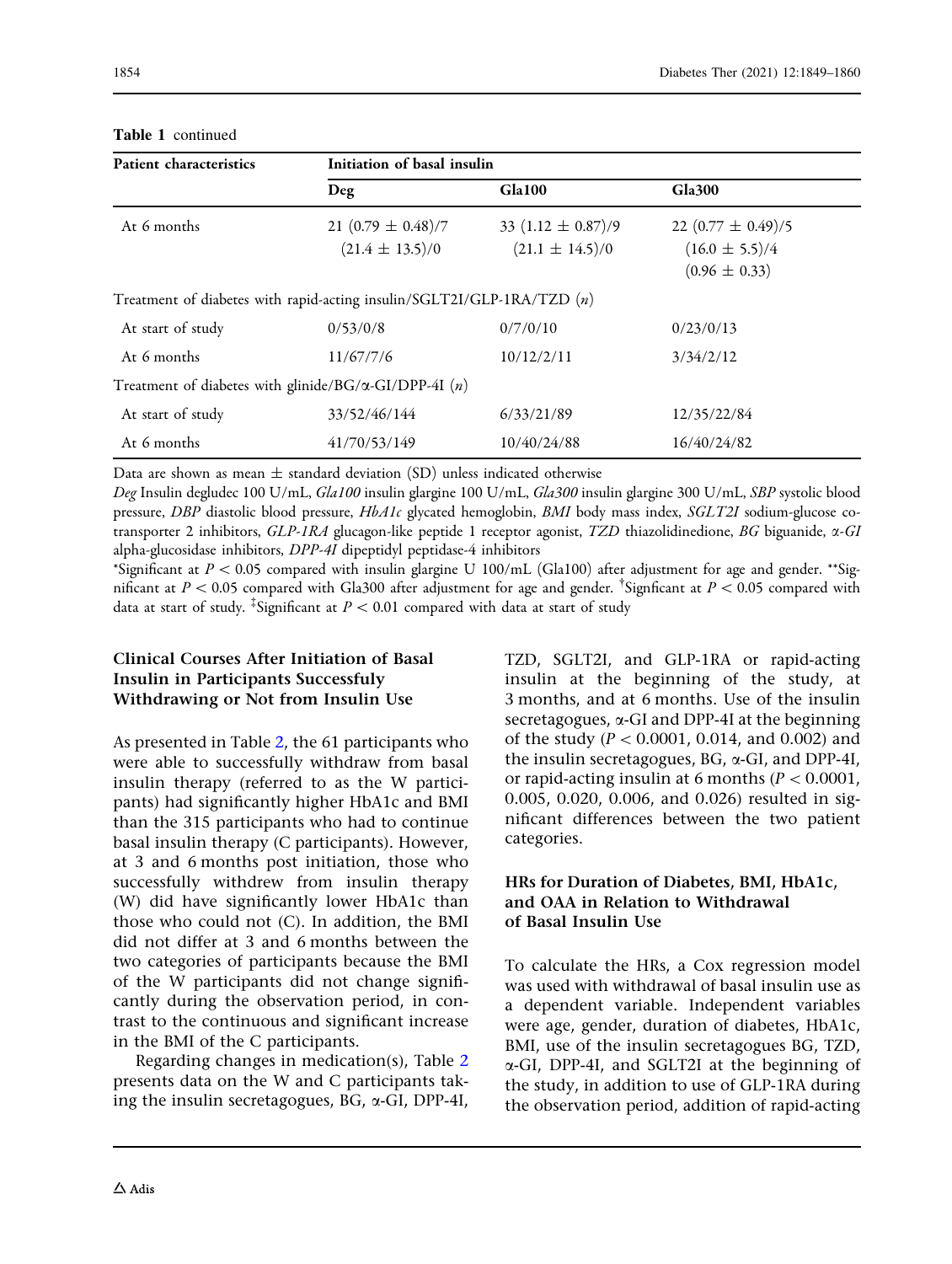| Patient characteristics         | Patients successfully withdrawing from basal Patients continuing on basal insulin<br>insulin |                                                                  |
|---------------------------------|----------------------------------------------------------------------------------------------|------------------------------------------------------------------|
| Male/female $(n)$               | 37/24                                                                                        | 204/111                                                          |
| Age (years)                     | $60.1 \pm 13.8$                                                                              | $63.7 \pm 12.7***$                                               |
| Duration of diabetes<br>(years) | $4.5 \pm 6.2$                                                                                | 11.4 $\pm$ 8.3 $*$                                               |
| Dose of basal insulin (U/day)   |                                                                                              |                                                                  |
| At start of study               | $5.2 \pm 1.6$                                                                                | $5.7 \pm 1.9$                                                    |
| At 1 month                      | $6.0\,\pm\,5.4$                                                                              | $8.1 \pm 3.5*$ <sup>‡</sup>                                      |
| At 3 months                     | $3.8 \pm 5.8^{\ddagger}$                                                                     | $9.7 \pm 5.4$ *                                                  |
| At 6 months                     | $0^{\ddagger}$                                                                               | $10.9 \pm 6.6$ **                                                |
| $HbA1c$ (%)                     |                                                                                              |                                                                  |
| At start of study               | $10.86 \pm 2.18$                                                                             | $9.95 \pm 1.91***$                                               |
| At 1 month                      | $9.00 \pm 1.53^{\ddagger}$                                                                   | $9.21 \pm 1.53^{\ddagger}$                                       |
| At 3 months                     | 7.12 $\pm$ 1.30 <sup>‡</sup>                                                                 | $8.23 \pm 1.33*$ <sup>‡</sup>                                    |
| At 6 months                     | $6.62 \pm 0.88^{\ddagger}$                                                                   | 7.97 $\pm$ 1.34 $\ast$ <sup>†</sup>                              |
| HbA1c (mmol/mol)                |                                                                                              |                                                                  |
| At start of study               | $95.15 \pm 23.87$                                                                            | $85.22 \pm 20.92***$                                             |
| At 1 month                      | $74.89 \pm 16.68^{\ddagger}$                                                                 | $77.18 \pm 16.69^{\ddagger}$                                     |
| At 3 months                     | $54.34 \pm 14.17^{\ddagger}$                                                                 | $66.42 \pm 14.53*$ <sup>‡</sup>                                  |
| At 6 months                     | $48.85 \pm 9.64^{\ddagger}$                                                                  | 63.57 $\pm$ 14.62 $\ast$ <sup>†</sup>                            |
| BMI $(kg/m^2)$                  |                                                                                              |                                                                  |
| At start of study               | $27.4 \pm 6.3$                                                                               | 24.8 $\pm$ 4.1***                                                |
| At 1 month                      | $27.1 \pm 6.0$                                                                               | $24.9 \pm 4.0***$                                                |
| At 3 months                     | $26.6 \pm 6.1$                                                                               | $25.0 \pm 4.0^{\ddagger}$                                        |
| At 6 months                     | $26.9 \pm 6.3$                                                                               | $25.2 \pm 4.0^{\ddagger}$                                        |
|                                 | Treatment of diabetes with glimepiride, gliclazide, and glibenclamide, $n$ (dosage in mg)    |                                                                  |
| At start of study               | 3(1)/0/0                                                                                     | 86 $(1.34 \pm 0.84)/17$ $(29.4 \pm 15.6)/8$<br>$(1.88 \pm 0.67)$ |
| At 6 months                     | $4(0.88 \pm 0.25)/2(10)/0$                                                                   | 72 $(0.93 \pm 0.71)/19$ $(21.1 \pm 12.4)/4$<br>$(0.96 \pm 0.33)$ |
|                                 | Treatment of diabetes with rapid-acting insulin/SGLT2I/GLP-1RA/TZD $(n)$                     |                                                                  |
| At start of study               | 0/17/0/4                                                                                     | 0/66/0/27                                                        |
| At 6 months                     | 0/23/4/3                                                                                     | 24/90/7/26                                                       |

<span id="page-6-0"></span>Table 2 Comparison of clinical courses after initiation of basal insulin therapy between patients who successfully withdrew from insulin therapy and those who had to continue insulin therapy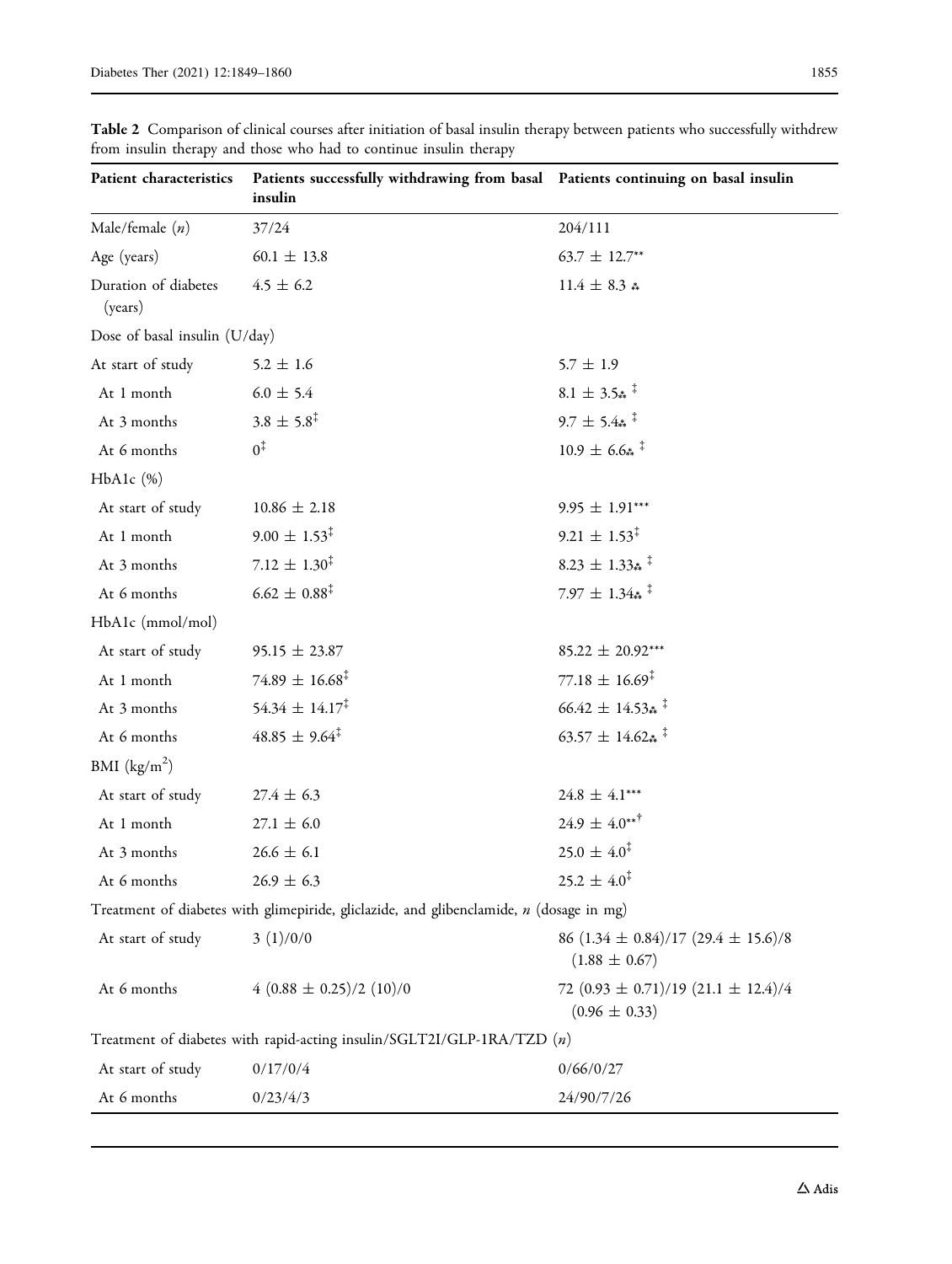|                   | Patient characteristics Patients successfully withdrawing from basal Patients continuing on basal insulin<br>insulin |               |
|-------------------|----------------------------------------------------------------------------------------------------------------------|---------------|
|                   | Treatment of diabetes with glinide/BG/ $\alpha$ -GI/DPP-4I (n)                                                       |               |
| At start of study | 6/24/7/43                                                                                                            | 45/96/82/274  |
| At 6 months       | 6/35/9/44                                                                                                            | 61/115/92/269 |
| $\sqrt{ }$        |                                                                                                                      |               |

Table 2 continued

Data are shown as mean  $\pm$  SD unless indicated otherwise

SU Sulfonylureas

\*\*Significant at  $P < 0.05$ , \*\*\* $P < 0.01$ , and  $P < 0.0001$  compared with patients achieving withdrawal from basal insulin after adjustment for age and gender

<sup>†</sup> Significant at  $P < 0.001$  compared with data at start of study

 $\ddot{ }$  Significant at  $P < 0.0001$  compared with data at start of study

insulin during the observation period, and type of basal insulin. As shown in Table [3,](#page-8-0) the HRs for duration of diabetes and use of any insulin secretagogues were 0.881 (95% confidence interval [CI]  $0.829 - 0.935$ ,  $P < 0.0001$  and  $0.467$ (95% CI 0.280–0.778,  $P = 0.004$ ), respectively. In contrast, the HR of BMI was 7.241 (95% CI 1.761–29.780,  $P = 0.006$ ). Other OAAs and variables, such as HbA1c and basal insulin type, did not affect the withdrawal of basal insulin use in this study.

# **DISCUSSION**

In this multicenter retrospective observational study, initiation of basal insulin therapy was found to be an effective strategy for the treatment of T2D in a Japanese clinical setting regardless of the basal insulin type selected. In addition, duration of diabetes, BMI, and use of insulin secretagogues were significant determinants for the successful withdrawal of basal insulin therapy, but not selected insulin type. There were no differences in glycemic control among the study participants with T2D on the different basal insulin types—Gla100, Gla300, and Deg. To our knowledge, this is the first study to follow clinical features over a period of 6 months after the initiation of basal insulin and to compare the three types of basal insulin in a clinical setting among Japanese patients with T2D.

The principal objective of this study was to assess the impact of initiating basal insulin therapy among patients with T2D. Following the initiation of basal insulin by the study participants, HbA1c decreased smoothly over time, independently of the type of basal insulin, suggesting that basal insulin therapy may be a powerful strategy for managing T2D in clinical practice. In addition, 61 participants (16.2%) were able to withdraw from basal insulin therapy within 6 months. The characteristics of that group of participants were short duration of diabetes and high BMI, and the use of medications other than insulin secretagogues by many of the participants. While it is difficult to specify the best protocol for possible withdrawal of insulin treatment, these data indicate several clinical factors for the use of insulin, possibly providing support for the concept of a beneficial effect of " $\beta$ -cell rest" with insulin therapy. In this context, insulin therapy would be expected to decrease the secretory demand for endogenous insulin from  $\beta$ -cells. In contrast, it was difficult for participants using insulin secretagogues, such as SU and glinides, with  $\beta$ -cell stimulatory effects to withdraw from insulin treatment within 6 months, presumably due to the increased burden on  $\beta$ -cells. One possible explanation is that these results indicate that the  $\beta$ -cell function of those patients who were successful in withdrawing from insulin therapy was preserved to a greater degree. In addition, short duration of diabetes was positively associated with the ability of participants to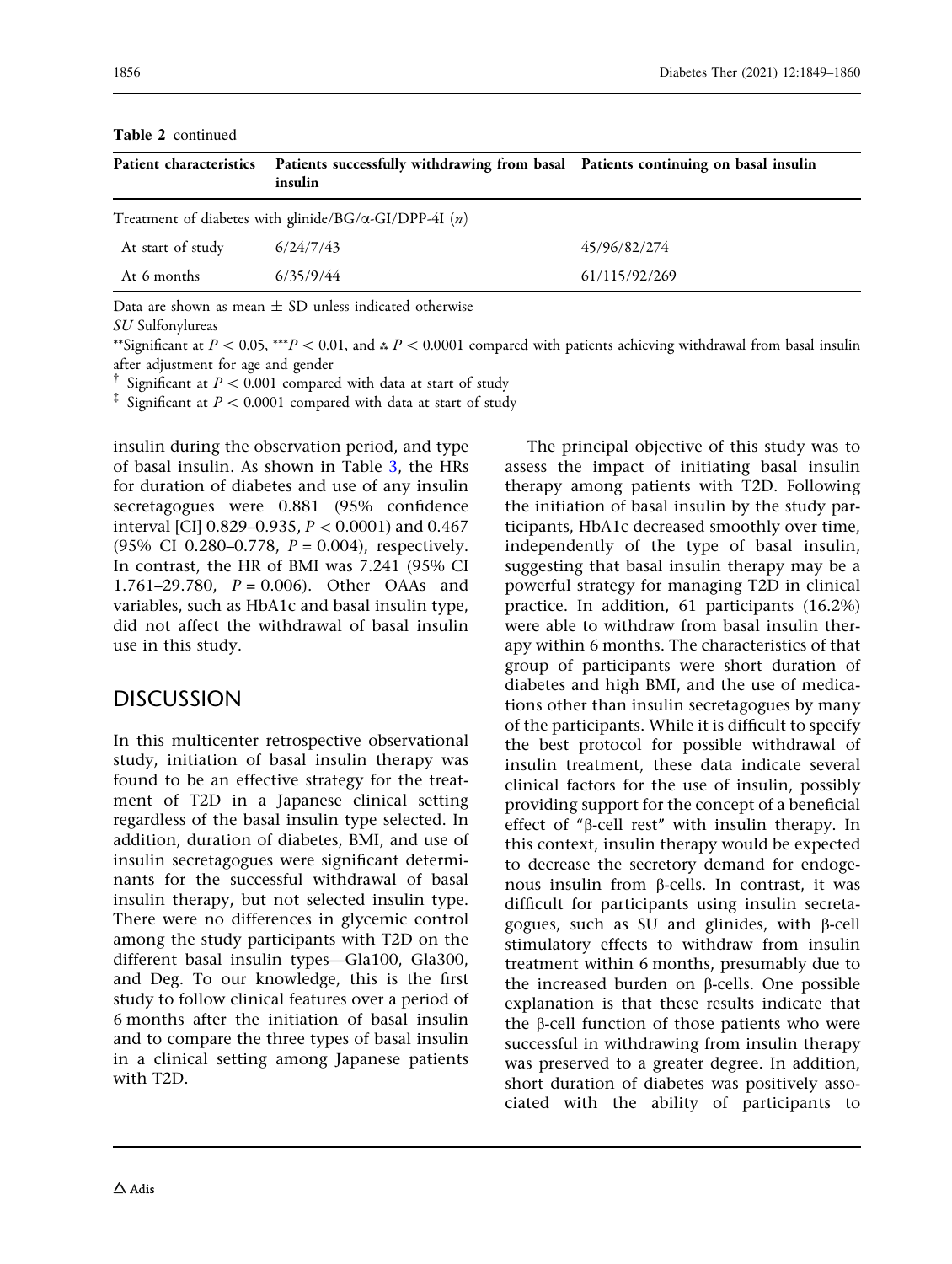| <b>Variables</b>                                           | Adjusted hazard<br>ratio (95% CI) | $P$ value |
|------------------------------------------------------------|-----------------------------------|-----------|
| Age                                                        | 1.017 (0.994-1.040)               | 0.153     |
| Men                                                        | $0.767$ $(0.442 - 1.331)$         | 0.346     |
| Duration of diabetes                                       | $0.881(0.829 - 0.935)$            | < 0.0001  |
| Deg (vs. Gla100)                                           | $0.979(0.486 - 2.185)$            | 0.953     |
| Gla300 (vs. Gla100)                                        | $1.022(0.478 - 2.185)$            | 0.956     |
| BMI at start of study                                      | 7.241 (1.761-29.780)              | 0.006     |
| HbA1c at start                                             | $0.599(0.123 - 2.918)$            | 0.526     |
| Use of SGLT2I at<br>start                                  | $0.736$ $(0.342 - 1.585)$         | 0.434     |
| Use of BG at start                                         | 1.403 (0.916-2.148)               | 0.119     |
| Use of insulin<br>secretagogues at<br>start                | $0.467$ $(0.280 - 0.778)$         | 0.004     |
| Use of DPP-4I at<br>start                                  | $0.666$ $(0.359 - 1.233)$         | 0.196     |
| Use of TZD at start                                        | $1.910(0.635 - 5.749)$            | 0.250     |
| Use of a-GI at start                                       | $0.649(0.369 - 1.143)$            | 0.134     |
| Addition of GLP-<br>1RA during<br>observation              | 1.494 (0.849-2.630)               | 0.164     |
| Addition of rapid-<br>acting insulin<br>during observation | $0.726$ $(0.450 - 1.173)$         | 0.191     |

<span id="page-8-0"></span>Table 3 Adjusted hazard ratios of independent variables for insulin withdrawal within 6 months among patients with type 2 diabetes

CI Confidence interval

withdraw from insulin use. It has been reported that at the onset of T2D total pancreatic  $\beta$ -cell mass is decreased to approximately 50% of that in healthy persons  $[12]$  $[12]$  $[12]$ , suggesting that  $\beta$ -cell function may decline at a constant rate after diabetes onset  $[13]$ . The results of these studies suggest that T2D should be treated at an early stage. We also found that a high BMI, which was believed to be accompanied by high insulin secretion due to insulin resistance, was

positively associated with successful withdrawal of insulin use. Taking these findings into consideration, the introduction of basal insulin therapy at an early stage of the disease would be beneficial in terms of remission of glucose intolerance with respect to  $\beta$ -cell insufficiency and preservation of b-cell function.

In the present study, no difference was found among the three insulin types in terms of changes in HbA1c and BMI at the beginning of the study or after 6 months, including the rate of successful withdrawal of insulin treatment during the observation period. The pharmacokinetic/pharmacodynamic properties of the basal insulin analogues Gla300 and Deg are improved compared with those of Gla100. The EDITION randomized controlled trial (RCT) program, conducted in Japanese persons with T2D, demonstrated that Gla300 provided similar reductions in HbA1c compared with Gla100, but with fewer hypoglycemic episodes [\[14\]](#page-11-0). The BRIGHT study, the first RCT to directly compare the efficacy and safety of Gla300 and Deg in insulin-naïve patients with T2D, demonstrated that both analogues provided similar robust improvements in glycemic control with a low risk of hypoglycemia. Benefits were observed with Gla300 in terms of lower hypoglycemia rates during the active titration period (weeks  $0-12$ ) when compared with Deg [[6](#page-11-0)]. Indeed, compared with participants using Gla100 and Deg, those using Gla300 seemed to require higher doses of insulin and to experience slowly increased BMI in this study. On the other hand, in two earlier studies, Deg and Gla100 administered once daily in combination with OAAs provided similar long-term glycemic control in insulin-naïve T2D patients with lower rates of nocturnal hypoglycemia when compared with the use of only Deg  $[8, 15]$  $[8, 15]$  $[8, 15]$ . In addition, significantly improved HbA1c, larger reductions in the rates and likelihood of hypoglycemia, and lower risk of treatment discontinuation have been demonstrated with Deg or degludec U200 (the latter which was not available in Japan), compared with Gla300 in insulin-naïve patients with T2D [\[9](#page-11-0)]. In that RCT, basal insulins were titrated, targeting the fasting glucose level, apart from the risk of hypoglycemia, in contrast with two studies that used propensity-score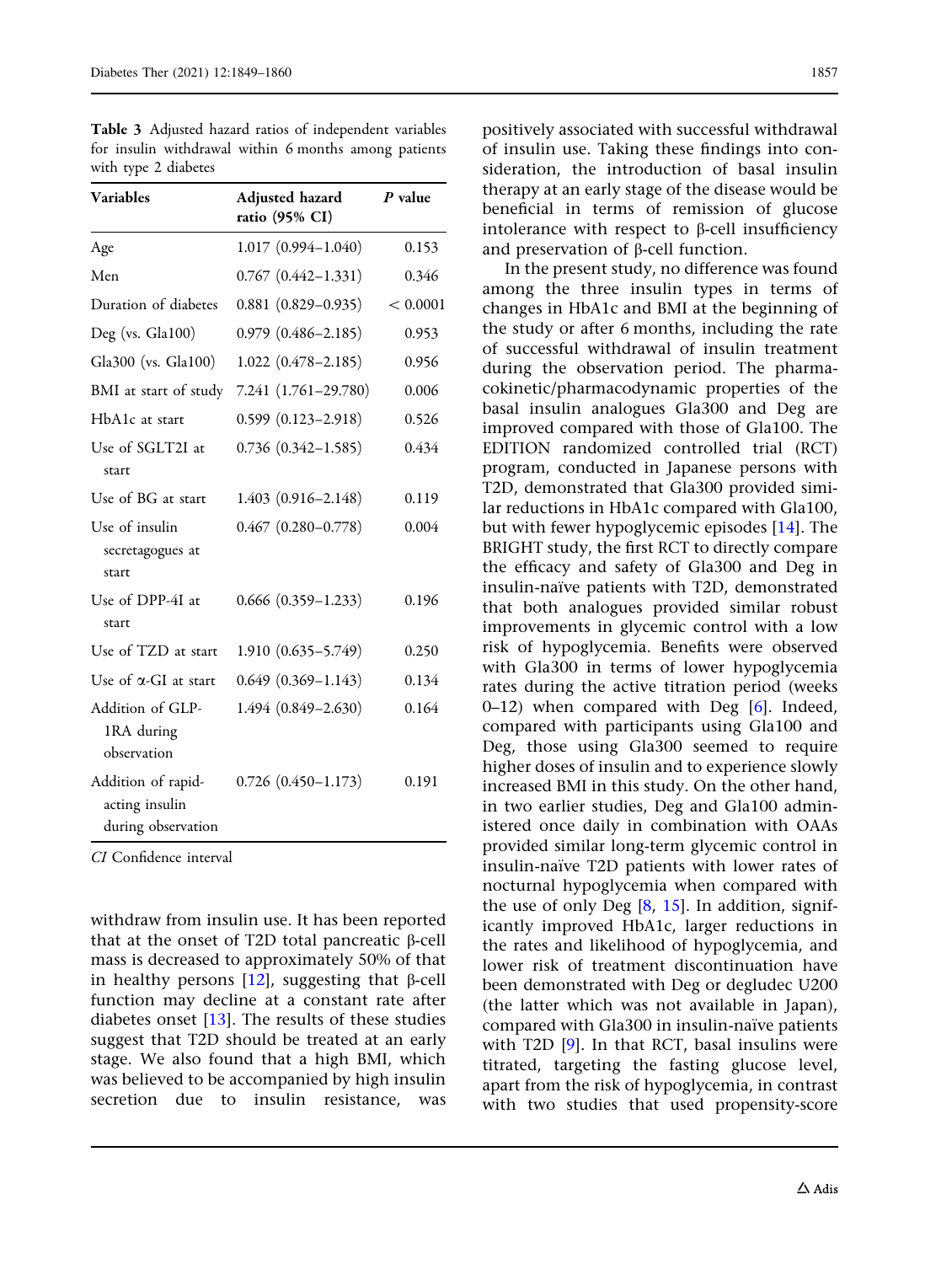matching analyses [\[9](#page-11-0), [10\]](#page-11-0). The design used in those studies might have made a difference among the basal insulin types. However, in the present study, as well as in previous Japanese prospective, observational studies [[16](#page-11-0), [17](#page-11-0)], basal insulins were titrated by attending physicians, targeting hypoglycemia-conscious glucose levels on an individual basis in routine clinical practice. There were fewer reports of hypoglycemic events in these latter two studies [\[16,](#page-11-0) [17](#page-11-0)] than in the other Japanese RCT studies [\[14,](#page-11-0) [15](#page-11-0)], although the present study did not investigate hypoglycemia. Differences in study design might be a reason why no differences were found in the present study among the three insulin types, including the rate of withdrawal of insulin therapy.

The results of the present study also revealed that bodyweight management was important for successful withdrawal of insulin treatment. The BMI among the W participants was maintained during the observation period, whereas the BMI among the C participants increased significantly, although the C participants had significantly lower BMI at the beginning of the study compared to the W participants. The decreasing BMI in the W participants during treatment implied that these participants' improved compliance with diet and exercise therapy reduced the burden on b-cells. Accordingly, successful withdrawal of insulin treatment might be, as expected, important not only for baseline characteristics but also for ability to ensure lifestyle interventions in a clinical setting to prevent increases in bodyweight.

In this study, the BMI among participants that were started on Deg or Gla100 was significantly increased, whereas the BMI among participants started on Gla300 was not. We believe that any consideration of these results should be careful and conservative. To fully grasp the results, the period of medication use should also be considered. Gla100, Deg, and Gla300 were launched as treatment options in Japan in 2003, 2013, and 2015, respectively, while DPP-4I, GLP-1RA, and SGLT2I were launched in 2009, 2010, and 2014, respectively. Accordingly, it would be difficult to assess the benefits derived from the three types of insulin on a clinical basis because the opportunities for use of the

new OAAs or GLP-1RA are inconsistent. In addition, medication changes during the observation period should be also considered, although among the three insulin categories, differences in medication use at the start of the study continued even after 6 months (Table [1](#page-4-0)). To avoid any such bias, it is necessary to perform further studies involving a larger study population and a shorter recruitment period.

There a several limitations to the study. First, it did not investigate hypoglycemic events accurately because some participants did not self-measure plasma glucose and there were no reported cases of severe hypoglycemia. It is highly likely that the number of hypoglycemic events were underestimated. In addition, it seems that treat-to-target by physician decision was not strictly implemented in the real-world clinical setting, unlike in clinical trials, which also contributed to low incidence of hypoglycemia reported in this study. Taken together, hypoglycemia may have been underreported. Second, the study included the observation of only four data points for a period of 6 months with a limited sample size. In addition, participants were not followed after withdrawal of insulin use. Lastly, habitual and comorbid factors, such as smoking status and activities of daily life, were not assessed either before the study or during the observation period.

# **CONCLUSIONS**

In this multicenter retrospective observational study, the initiation of basal insulin therapy appeared to represent a powerful strategy for prompt glycemic management, independently of basal insulin type, in a Japanese clinical setting. In addition, the study found that it was possible for participants with short duration of diabetes and sufficient bodyweight control to successfully withdraw from the use of basal insulin.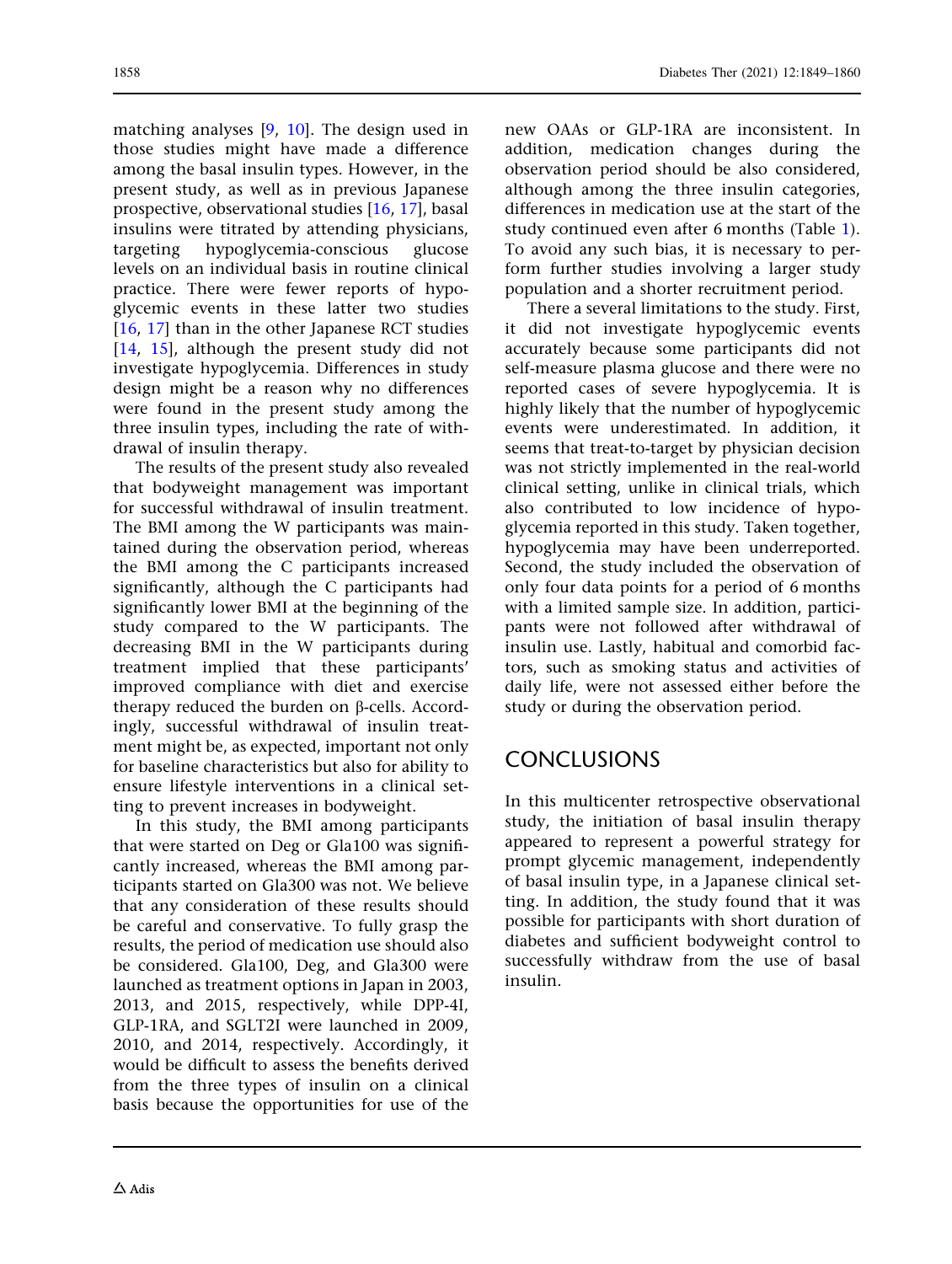The authors would like to thank all the participants of this study and all staff members for their assistance in its execution.

Funding. No funding or sponsorship was received for this study or publication of this article. The Rapid Service Fee was funded by the authors.

Authorship. All named authors meet the International Committee of Medical Journal Editors (ICMJE) criteria for authorship for this article, take responsibility for the integrity of the work as a whole, and have given their approval for this version to be published.

Medical writing, editorial, and other assistance. This study is a multicenter collaboration. In addition to the listed authors, the following study investigators were involved in this study (presented in alphabetical order of clinic/hospital). Aoyagi Clinic: Hiroshi Takata; Ayame Medical Clinic: Hideo Ayame; Egusa Genshi Clinic: Genshi Egusa; Ehime University: Shinya Furukawa; Iwamoto Medical Clinic: Masahiro Iwamoto; Hiroshima Kyoritsu Hospital: Hisaaki Morishita; Kagawa Rosai Hospital: Yasuyoshi Iwata; Kurashiki Medical Center: Tadafumi Kaneda; Murakami Memorial Hospital: Mizuho Yamabe; Oshima Clinic: Yasushi Oshima; Tsuchiya General Hospital: Hiroshi Watanabe.

Disclosures. Hideaki Kaneto has received honoraria for lectures and received scholarship grants from Sanofi, Novo Nordisk, Eli Lilly, Boehringer Ingelheim, Taisho Pharma, MSD, Takeda, Ono Pharma, Daiichi Sankyo, Sumitomo Dainippon Pharma, Mitsubishi Tanabe Pharma, Kissei Pharma, Astellas, Novartis, Kowa, Chugai, the Japan Foundation for Applied Enzymology, and A2 Healthcare. Kohei Kaku has been an advisor to, received honoraria for lectures from, and received scholarship grants from Novo Nordisk Pharma, Sanwa Kagaku Kenkyusho, Takeda, Taisho Pharmaceutical Co., MSD, Taisho Toyama Pharma., Astellas, Kissei Pharma., Mitsubishi Tanabe

Pharma. Co., Ono Pharma. Co., Sumitomo Dainippon Pharma, Novartis, Mitsubishi Tanabe Pharma, AstraZeneca, Nippon Boehringer Ingelheim Co., Fujifilm Pharma Co., and Sanofi. Masashi Shimoda and Shuhei Nakanishi have received honoraria for lectures from AstraZeneca and Sanofi, respectively.

Compliance with ethics guidelines. The study was conducted in accordance with the declaration of Helsinki 1964 and its later amendments. Information pertaining to the study was provided to the public on a website [\(https://h.kawasaki-m.ac.jp/data/dept\\_010/](https://h.kawasaki-m.ac.jp/data/dept_010/ekigaku_s_dtl/)

[ekigaku\\_s\\_dtl/](https://h.kawasaki-m.ac.jp/data/dept_010/ekigaku_s_dtl/)) to give the participants the opportunity to opt-out, instead of informed consent being obtained from each individual patient, which in Japan is not a legal requirement at this point in time (under Japanese legislation). In addition, the study and its protocols were approved by the Kawasaki Medical School Hospital's ethics committee (No. 3215-1), the scientific research ethics committee at Murakami Memorial Hospital (201901160), Tsuchiya General Hospital's ethics committee (E181119-4), Kagawa Rosai Hospital's ethics committee (R1-5), Kurashiki Medical Center's ethics committee (910 [481]), and Hiroshima Kyoritsu Hospital's ethics committee (2018-12-21).

Data availability. The datasets generated during and/or analyzed during the current study are not publicly available due to the lack of approval for data sharing from the Kawasaki Medical School hospital's ethics committee.

Open Access. This article is licensed under a Creative Commons Attribution-NonCommercial 4.0 International License, which permits any non-commercial use, sharing, adaptation, distribution and reproduction in any medium or format, as long as you give appropriate credit to the original author(s) and the source, provide a link to the Creative Commons licence, and indicate if changes were made. The images or other third party material in this article are included in the article's Creative Commons licence, unless indicated otherwise in a credit line to the material. If material is not included